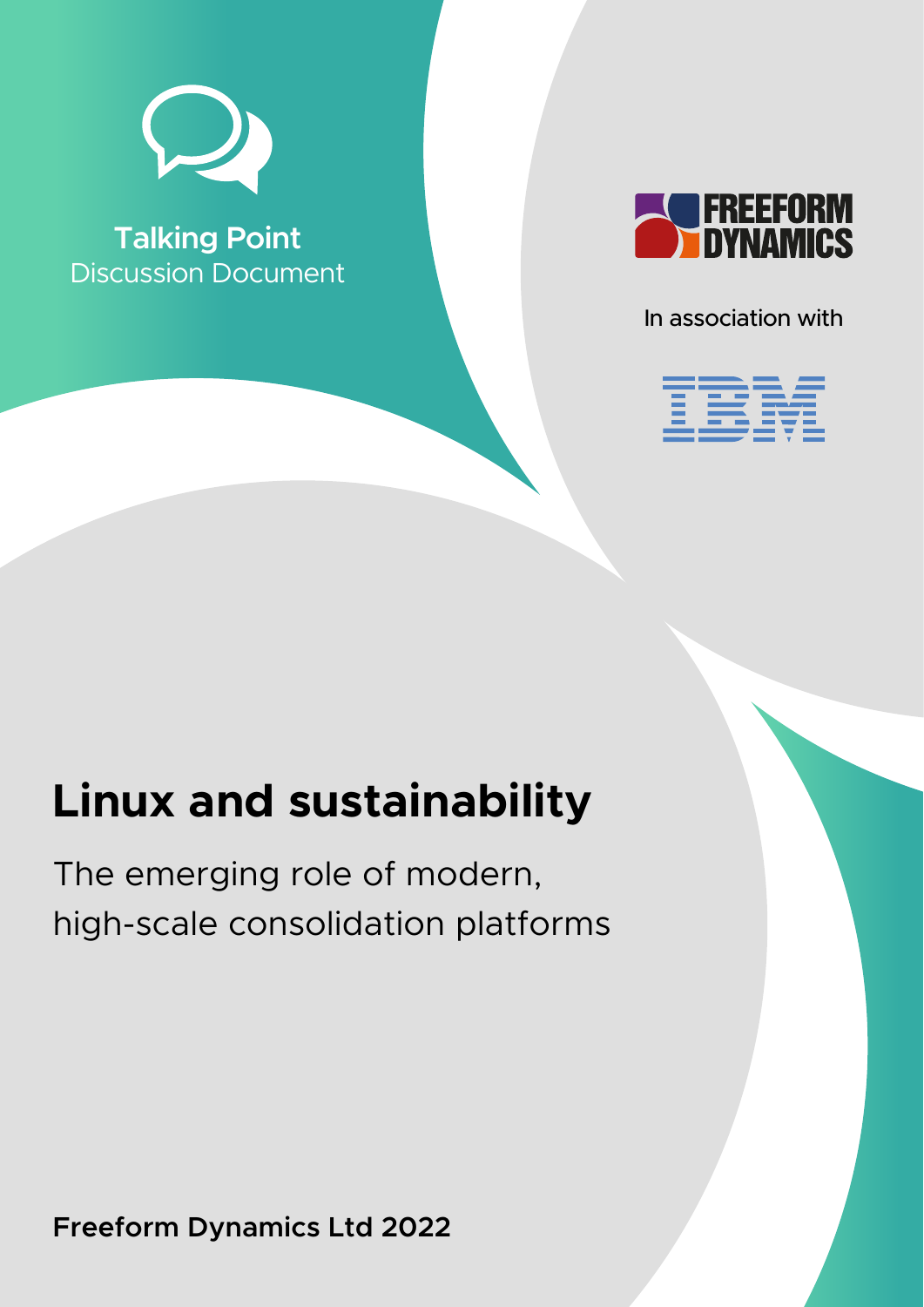## **Why this discussion… …and why now?**

**As political, shareholder and public attention on sustainability has grown in recent years, many IT teams have already been pressed on what more they can do to support the organisation's ESG strategy. Add a global energy crisis into the mix, along with ever-increasing demands on IT systems as a result of digital transformation initiatives, and the chances are that datacentre power-efficiency is now high on your agenda. If not, brace yourself, because it's only a matter of time.**

**One option against this background is to continue on your existing trajectory using familiar tactics - replace old, power-hungry servers with more efficient modern equivalents, expand and 'cloudify' those x86 clusters so you can cohost less demanding workloads on general purpose resource pools, and/or shift applications into the public cloud. And modern software platforms increasingly allow you to do all of that, but you still need to manage the costs and risks that stem from the inevitable increase in complexity.**

**But what if you wanted to be more radical, to drive a step change in efficiency with a single platform-switch that could optimise critical as well as non-critical workloads with minimal risk and disruption? If you're going to do this, it makes sense to focus on those Linux-based stacks that underpin so many of your database, application and other workloads. This is exactly where a modern, high-scale Linux consolidation platform can help.**

**Read on to learn more about the background to these platforms and their fascinating origin, and how they can potentially allow you to rethink your approach to dealing with at least one aspect of datacentre optimisation.**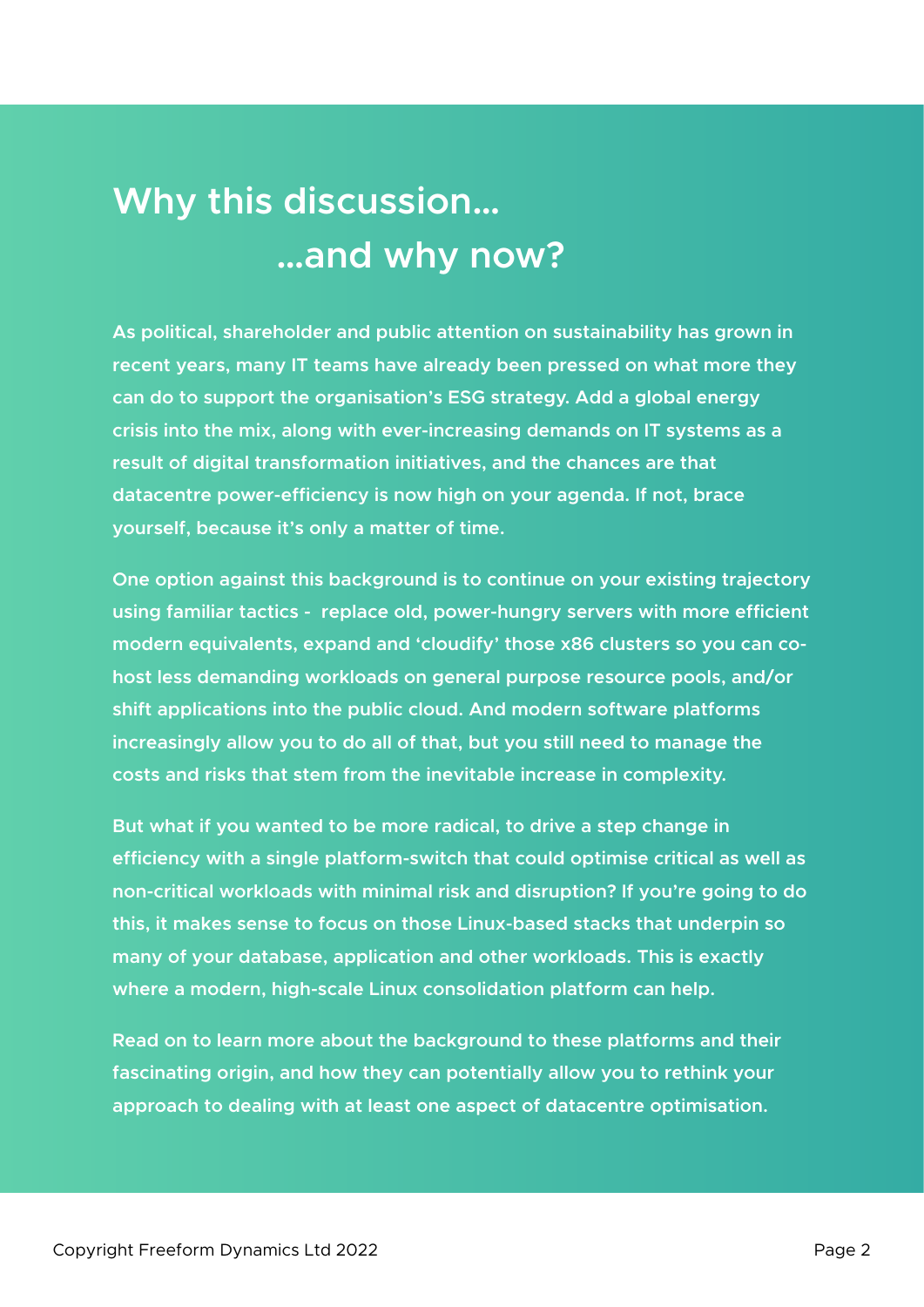#### **The sustainability imperative**

Datacentres are an essential fact of life, but they're not always great for the environment. Beyond the huge amounts of energy they consume on an ongoing basis, you also have the carbon cost inherent in the equipment they house. Each item of kit needs to be manufactured, shipped and ultimately disposed of, and the emissions mount up as you account for activity across the lifecycle of each device, rack, cable, etc.

Extend the carbon accounting to include the building itself, and [claims](https://www.techerati.com/features-hub/opinions/2021-the-year-of-the-sustainable-data-centre/#:~:text=Data%20centres%20are%20responsible%20for,the%20entire%20global%20airline%20industry.) that datacentres are responsible for at least 2% of the world's greenhouse gas emissions sound very plausible, as do assertions in relation to water consumption and management challenges.

If you are involved in running a datacentre yourself, the chances are that you've already come under pressure to play your part in addressing the sustainability imperative. Indeed you've probably already been taking action to consolidate where possible, and swap old equipment for modern power-efficient alternatives. You may even have redesigned your datacentre(s) to embrace best practices around the use of ambient cooling, hot/cold aisles, and other efficiency-enhancing techniques at a facility-level.

Migration of certain workloads to the public cloud has also been an option, but the net sustainability gains from this are notoriously difficult to assess. Meanwhile, the primary focus in terms of datacentre modernisation has typically been on solutions that help to maximise the density, utilisation and overall efficiency of x86-based infrastructure. As part of this we've moved from dedicated physical stacks, through virtualisation and early incarnations of private cloud, to modern cloud architecture as we know it today.

### **Thinking differently**

Despite all of this good work, few claim to be fully optimised, and with demands on datacentres continuing to grow, the quest for new ideas to improve sustainability continues. With this in mind, an idea that's gaining momentum is actually concerned with making greater use of a platform that's preserved a consistent set of strong core attributes for decades.

While x86 estates have undergone radical transformation over the last 15 years, the most efficient occupant of many enterprise datacentres has always been - and remains so today - the mainframe. Whether judged on the basis of floor space requirements, power consumed per unit of work done, or longevity and upgradability to minimise the need for equipment replacement, mainframes have consistently [outperformed](https://www.ibm.com/community/z-and-cloud/use-case/sustainability/) pretty much all other platforms when it comes to sustainability.

This will be obvious to you if you already operate a mainframe. Less obvious, though, is the potential represented by the same underlying architecture beyond the kinds of workloads typically associated with the most common mainframe platform, e.g. critical large-scale business applications. We are talking here about the notion of using mainframe technology to host applications and workloads you would normally see sitting on x86-based infrastructure, specifically those running on the Linux operating system.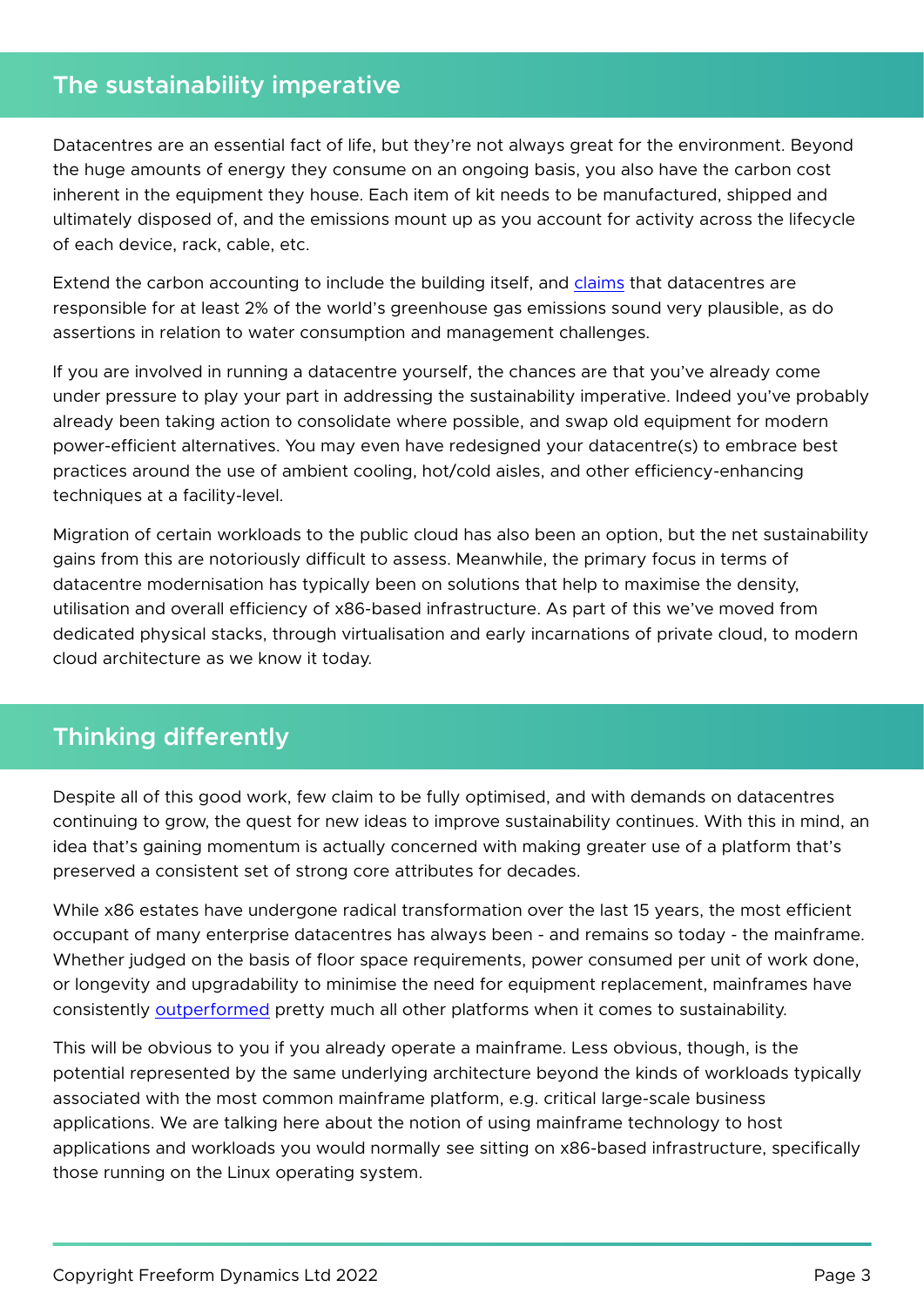#### **Reinventing the wheel**

To appreciate the opportunity here, just consider the direction of travel of x86 estates over time towards greater performance and scalability, the ability to handle dynamic mixed-workload requirements effectively, and the incorporation of security and resilience measures lower and lower in the stack. With a bit of reframing, it could be argued that the aim seems to have been to emulate as many traditional mainframe attributes as possible.

The big difference, of course, is that no x86 architecture comes anywhere close to the mainframe at the moment in terms of what matters from a sustainability perspective - power/performance, physical footprint, and carbon-cost at an overall lifecycle level, etc.

But surely mainframe computing is a different world. Compared to the rest of IT, activity revolves around different application environments, skill sets and cost models, not to mention those cultural and mindset differences. Doesn't this limit how much you can take advantage of the mainframe architecture in a broader systems context, no matter the core characteristics?

Well, the first point to make is that the modern mainframe might be based on the same architectural principles as its ancestors, but the technology itself is as cutting edge as it comes. For example, the latest incarnations of the [IBM zSystems,](https://www.ibm.com/products/z16) the most dominant mainframe platform in the market, support all the standards, techniques and delivery models that are relevant today, including DevOps, cloud-native, etc.

#### **Bringing two worlds together**

Most pertinent to our discussion of how to tackle the broader datacentre sustainability challenge is the [IBM LinuxONE](https://www.ibm.com/it-infrastructure/linuxone) server platform. This is an offering within the IBM zSystems family designed to bring the key characteristics of mainframe technology to the world of Linux and open-source.

There's a whole value proposition around LinuxONE based on performance, scalability, economics, security and resilience related benefits, and the recent [IBM LinuxONE III](https://www.ibm.com/products/linuxone-iii) update has strengthened the offering even further. But in the context of sustainability, LinuxONE systems can simply be thought of as highly efficient appliances for hosting Linux workloads, from tens to many thousands of virtual servers([check your own numbers here\)](https://www.ibm.com/it-infrastructure/resources/tools/linuxone-tco-calculator/). In line with this, the platform comes in [various](https://www.ibm.com/it-infrastructure/linuxone/enterprise-linux-servers) [shapes and sizes,](https://www.ibm.com/it-infrastructure/linuxone/enterprise-linux-servers) with LinuxONE options also available on-demand via the cloud. This makes the platform very accessible, including to small development shops with little or no mainframe heritage or experience. Mostly all you require is Linux expertise.

#### **Have your cake and eat it**

The main takeaway from all this is that you don't have to sacrifice your ESG goals on the altar of performance, scalability, security and resilience, as you often risk doing as you build out your x86 environments. If you're willing to think differently, alternative consolidation options based on the mainframe architecture or some other versatile high-scale platform can potentially let you deliver speed, capacity and flexibility while keeping the environmental impact to a minimum.